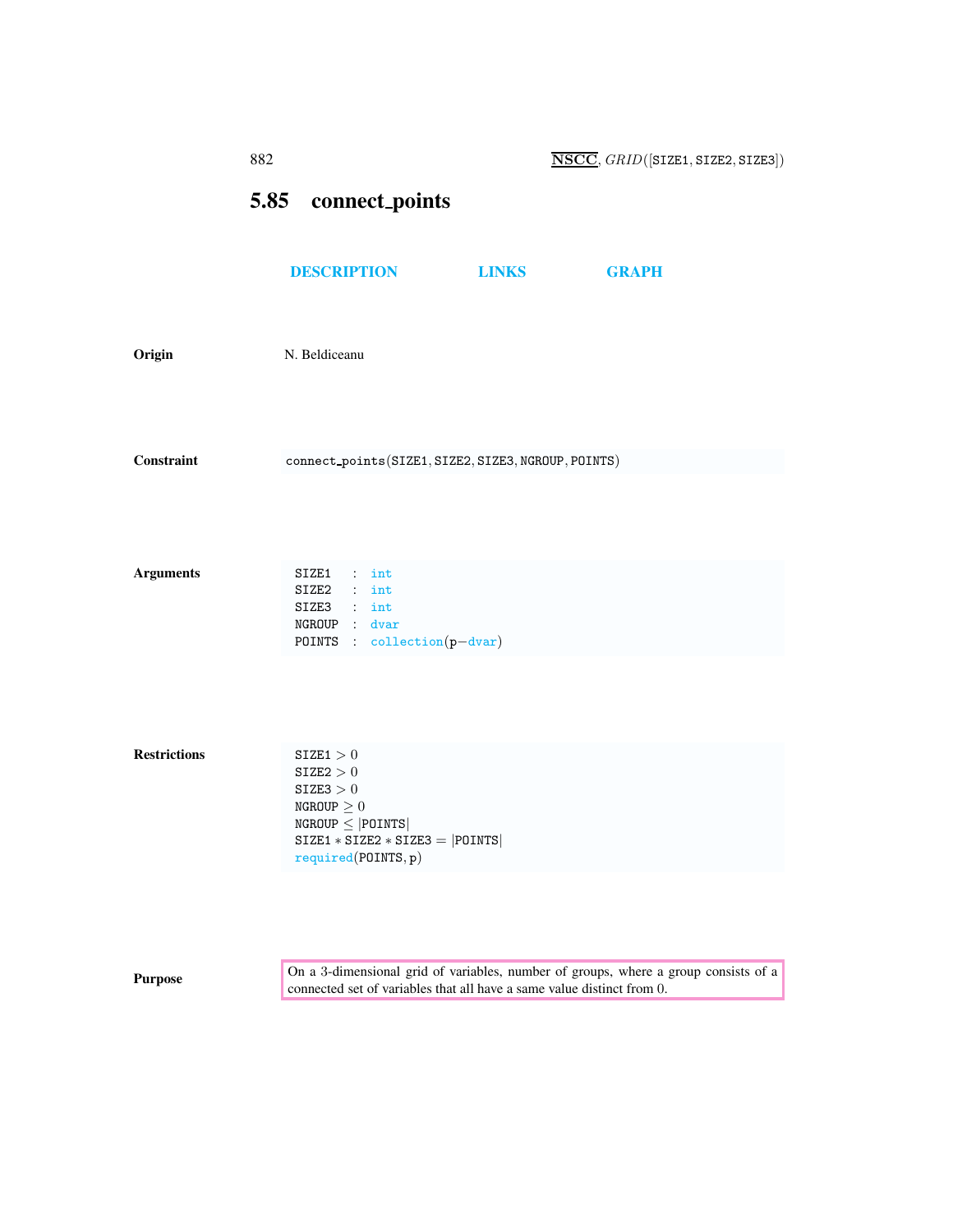<sup>20000128</sup> 883

Example

| $p - 0, p - 0,$<br>$p - 0, p - 1,$<br>$p - 0, p - 2,$<br>$p - 0, p - 0,$<br>$p - 0, p - 0,$<br>$p - 0, p - 1,$<br>$p-1, p-1,$<br>$p - 1, p - 1,$<br>$p - 0, p - 2,$<br>$p - 0, p - 1,$<br>$p - 0, p - 2,$<br>$\mathtt{p}-0, \mathtt{p}-0,$<br>$8, 4, 2, 2, \langle$<br>$p - 0, p - 0,$<br>$p - 0, p - 0,$<br>$p - 0, p - 0,$<br>$p - 0, p - 0,$<br>$p - 0, p - 0,$<br>$p - 0, p - 0,$<br>$p - 0, p - 2,$<br>$p - 0, p - 0,$<br>$p - 0, p - 2,$<br>$p - 2, p - 2,$<br>$p - 2, p - 2,$<br>$p - 0, p - 0,$<br>$p - 0, p - 2,$<br>$p - 0, p - 0,$<br>$p - 0, p - 2,$ |
|------------------------------------------------------------------------------------------------------------------------------------------------------------------------------------------------------------------------------------------------------------------------------------------------------------------------------------------------------------------------------------------------------------------------------------------------------------------------------------------------------------------------------------------------------------------|
|------------------------------------------------------------------------------------------------------------------------------------------------------------------------------------------------------------------------------------------------------------------------------------------------------------------------------------------------------------------------------------------------------------------------------------------------------------------------------------------------------------------------------------------------------------------|

Figure [5.195](#page-1-0) corresponds to the solution where we describe separately each layer of the grid. The connect\_points constraint holds since we have two groups (NGROUP =  $2$ ): a first one for the variables of the POINTS collection assigned to value 1, and a second one for the variables assigned to value 2.

| 0 <sup>1</sup>  |                |          | $0 \mid 1 \mid 1 \mid 0 \mid 2 \mid 0$ |                         |                | $\theta$ |
|-----------------|----------------|----------|----------------------------------------|-------------------------|----------------|----------|
| $\overline{0}$  | 0 <sup>1</sup> | $\sim 0$ | 102                                    |                         | $\overline{0}$ |          |
| $\overline{0}$  | $\overline{0}$ | $\theta$ | $\perp$                                | $\vert 1 \vert 1 \vert$ | $\mathbf{1}$   |          |
| $\cdot$ 0 $\pm$ |                |          | 2011020                                |                         |                | 0        |

<span id="page-1-0"></span>Figure 5.195: The two layers of the solution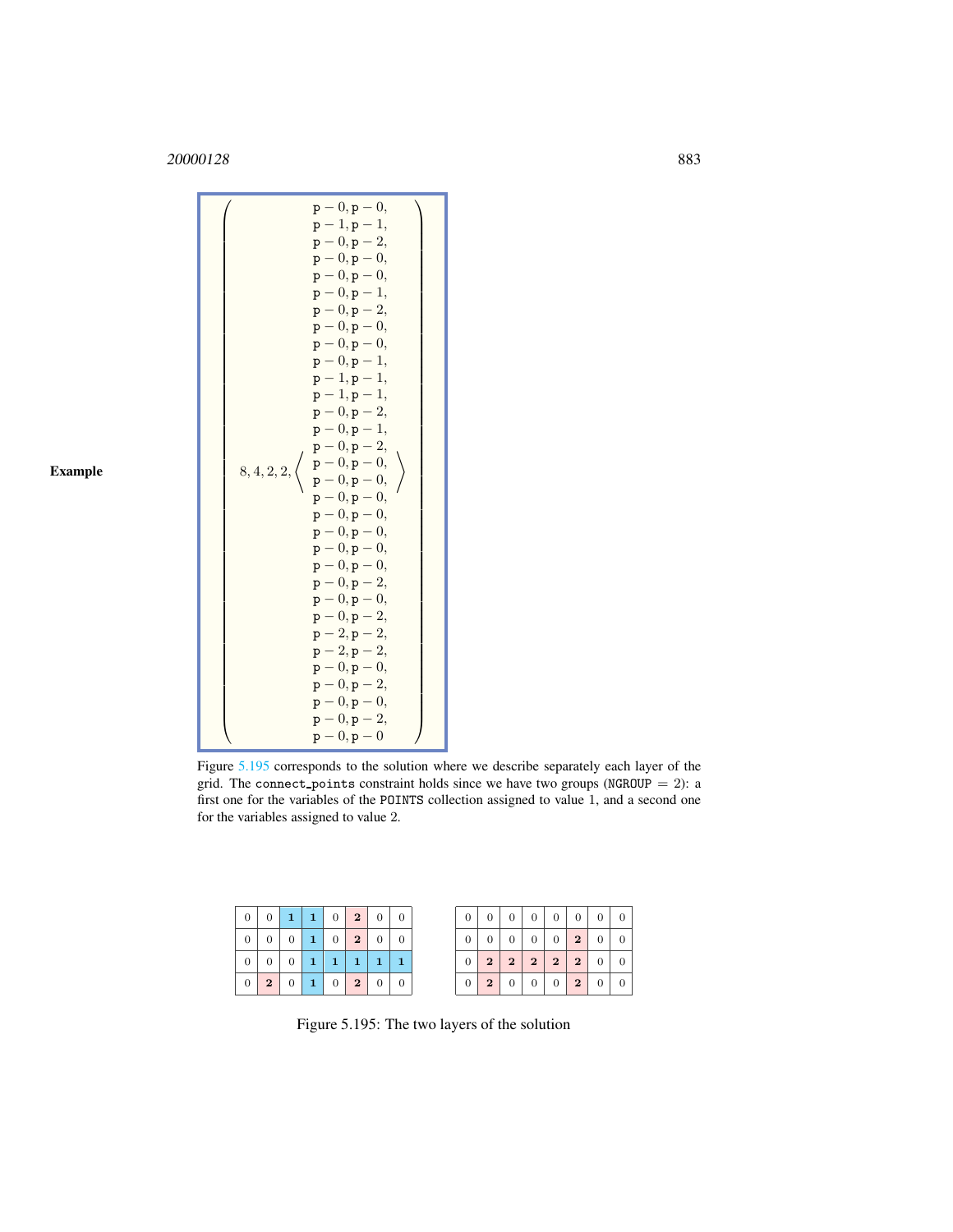<span id="page-2-0"></span>

| 884             | $\overline{\text{NSCC}}, \text{GRID}(\text{SIZE1}, \text{SIZE2}, \text{SIZE3})$                                                                                                                                                                                                                                                                                                                                                                                                                     |
|-----------------|-----------------------------------------------------------------------------------------------------------------------------------------------------------------------------------------------------------------------------------------------------------------------------------------------------------------------------------------------------------------------------------------------------------------------------------------------------------------------------------------------------|
| <b>Typical</b>  | SIZE1 > 1<br>SIZE2 > 1<br>NGROUP > 0<br>$NGROUP <  $ POINTS $ $<br>$ $ POINTS $ >3$                                                                                                                                                                                                                                                                                                                                                                                                                 |
| Symmetry        | All occurrences of two distinct values of POINTS.p that are both different from 0 can be<br>swapped; all occurrences of a value of POINTS.p that is different from 0 can be renamed<br>to any unused value that is also different from 0.                                                                                                                                                                                                                                                           |
| Arg. properties | Functional dependency: NGROUP determined by SIZE1, SIZE2, SIZE3 and POINTS.                                                                                                                                                                                                                                                                                                                                                                                                                         |
|                 |                                                                                                                                                                                                                                                                                                                                                                                                                                                                                                     |
| <b>Usage</b>    | Wiring problems $[382]$ , $[450]$ .                                                                                                                                                                                                                                                                                                                                                                                                                                                                 |
| Algorithm       | Since the graph corresponding to the 3-dimensional grid is symmetric one could certainly<br>use as a starting point the filtering algorithm associated with the <i>number of connected</i><br><i>components</i> graph property described in $[52]$ (see the paragraphs " <i>Estimating</i> NCC" and<br>"Estimating $\overline{\text{NCC}}$ "). One may also try to take advantage of the fact that the considered<br>initial graph is a grid in order to simplify the previous filtering algorithm. |
| Keywords        | characteristic of a constraint: joker value.                                                                                                                                                                                                                                                                                                                                                                                                                                                        |
|                 | final graph structure: strongly connected component, symmetric.                                                                                                                                                                                                                                                                                                                                                                                                                                     |
|                 | <b>geometry:</b> geometrical constraint.                                                                                                                                                                                                                                                                                                                                                                                                                                                            |
|                 | <b>modelling:</b> functional dependency.                                                                                                                                                                                                                                                                                                                                                                                                                                                            |
|                 | <b>problems:</b> channel routing.                                                                                                                                                                                                                                                                                                                                                                                                                                                                   |
|                 |                                                                                                                                                                                                                                                                                                                                                                                                                                                                                                     |